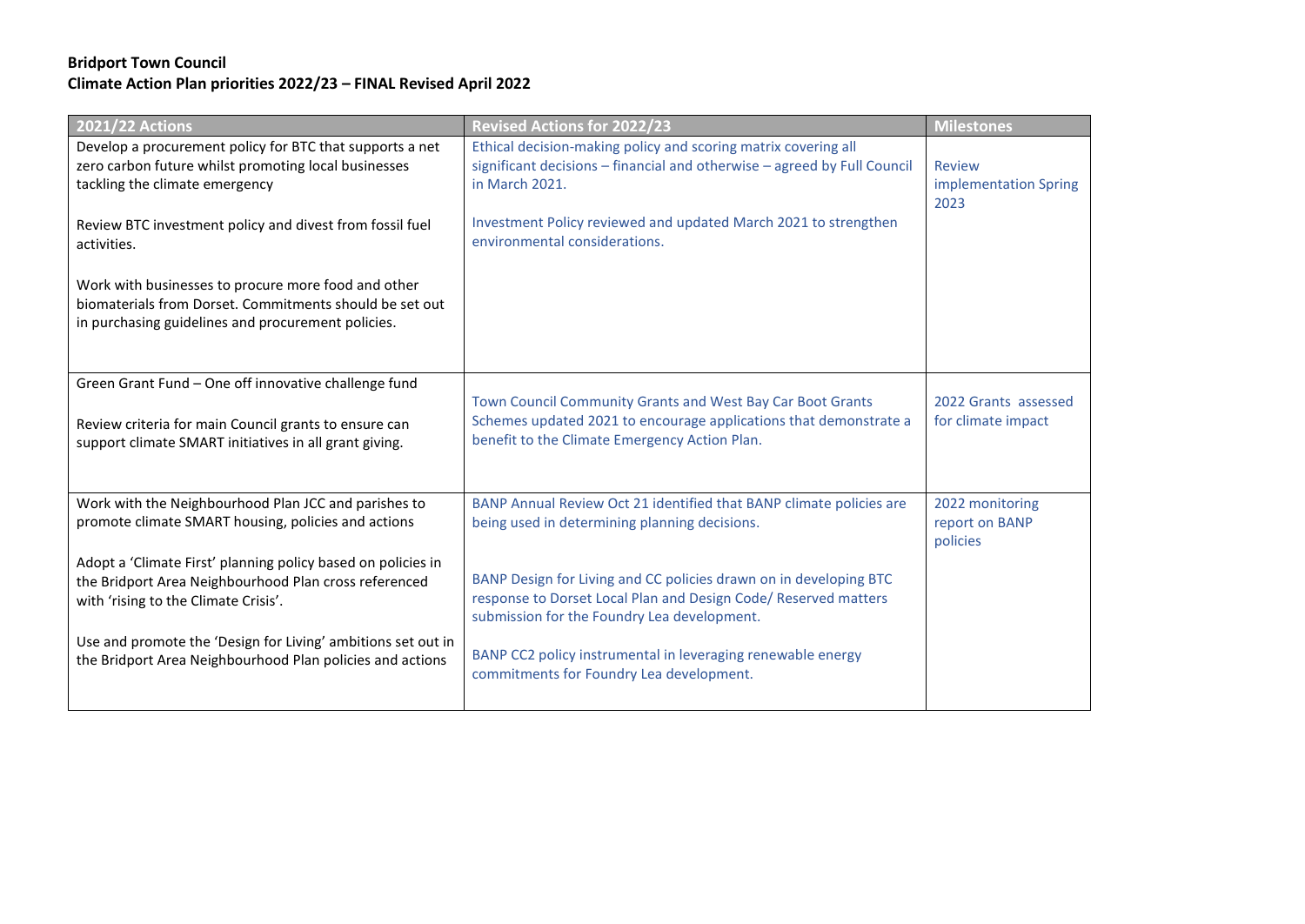| <b>Theme 1 - Energy</b>                                                                  |                                                                                                                      |                                              |  |
|------------------------------------------------------------------------------------------|----------------------------------------------------------------------------------------------------------------------|----------------------------------------------|--|
| <b>2021/22 Actions</b>                                                                   | <b>Revised Actions for 2022/23</b>                                                                                   | <b>Milestones</b>                            |  |
| Support will be given to 'climate smart' initiatives where the                           | BTC/CSE Energy Champions pilot initiative launched October 21                                                        |                                              |  |
| outcomes encourage the community to reduce, reuse, repair, and                           | to run through into 2023.                                                                                            |                                              |  |
| recycle products. Support will be given to community scale energy                        |                                                                                                                      |                                              |  |
| conservation measures, including retro-fit, where local support                          | Online training sessions on energy issues delivered Jan -March                                                       | <b>Energy Champions</b>                      |  |
| and viability has been demonstrated                                                      | 22. 5 Volunteer Drop-in sessions hosted at the Community                                                             | Programme Autumn/                            |  |
| Work with Magna Housing to promote retro fit energy                                      | Shed.                                                                                                                | winter 2022/3                                |  |
| conservation to the social rented sector in Bridport                                     |                                                                                                                      |                                              |  |
| Work with social enterprises to push domestic PV installations<br>$\bullet$              | Energy Champions, working with local partners; Ridgewater                                                            | <b>Review Energy</b>                         |  |
| in Bridport - for example Solar Streets                                                  | Energy, Magna Housing and Dorset Housing Standards will<br>deliver an outreach programme of information & events for | <b>Champions Initiative</b><br><b>Jan 23</b> |  |
| Work with social enterprises to push commercial PV                                       | 2022/3. From Autumn 2022 this will include practical energy                                                          |                                              |  |
| installation - for example Green Nation                                                  | efficiency sessions hosted at the Community Shed.                                                                    | Retrofit accelerator                         |  |
|                                                                                          |                                                                                                                      | scheme for Bridport                          |  |
|                                                                                          | Work with Magna Housing on accelerating retrofit activity in                                                         |                                              |  |
|                                                                                          | Bridport.                                                                                                            |                                              |  |
| Implement Low Carbon Dorset Sustainable Energy Report 2018                               | Programme of replacement windows @ Mountfield                                                                        | <b>Installation completed</b>                |  |
| recommendations for carbon savings                                                       |                                                                                                                      |                                              |  |
| Promote use of carbon calculators/SMART meters for                                       |                                                                                                                      |                                              |  |
| householders to help drive behavioural change. Provide 'free to                          | To be considered as part of the energy Champions programme                                                           |                                              |  |
| resident' climate emergency awareness training focused on                                |                                                                                                                      |                                              |  |
| practical responses and actions - for example stalls at local events.                    |                                                                                                                      |                                              |  |
| Work with Colfox School on Energy Sparks scheme to help                                  |                                                                                                                      |                                              |  |
| reduce carbon                                                                            |                                                                                                                      |                                              |  |
| Work with Transition Town Bridport and others to produce a<br>$\bullet$                  |                                                                                                                      |                                              |  |
| directory of services and advice promoting reduction, re-use<br>and recycling behaviours |                                                                                                                      |                                              |  |
|                                                                                          |                                                                                                                      |                                              |  |
| Work with Dorset Community Energy to promote community and                               | Support to Energy Local Bridport to promote membership on                                                            |                                              |  |
| commercial renewable installations in Bridport and consider the                          | the back of the increase in renewable energy generation                                                              | Spring 2023                                  |  |
| merits of establishing a new Bridport Community Energy Company                           | capacity.                                                                                                            |                                              |  |
| Monitor energy use within all BTC buildings and set energy                               | Carbon Emissions Accounting completed for 19/20 and 20/21                                                            | <b>Annual calculation</b>                    |  |
| reduction targets - assess pathway to net zero target and budget                         | using Local Govt Association Calculator                                                                              | produced                                     |  |
| implications.                                                                            |                                                                                                                      |                                              |  |
|                                                                                          | Emissions showing slight reduction 2019-2021 to 52 tCo2e -                                                           |                                              |  |
|                                                                                          | electricity reducing, fuel use increasing.                                                                           |                                              |  |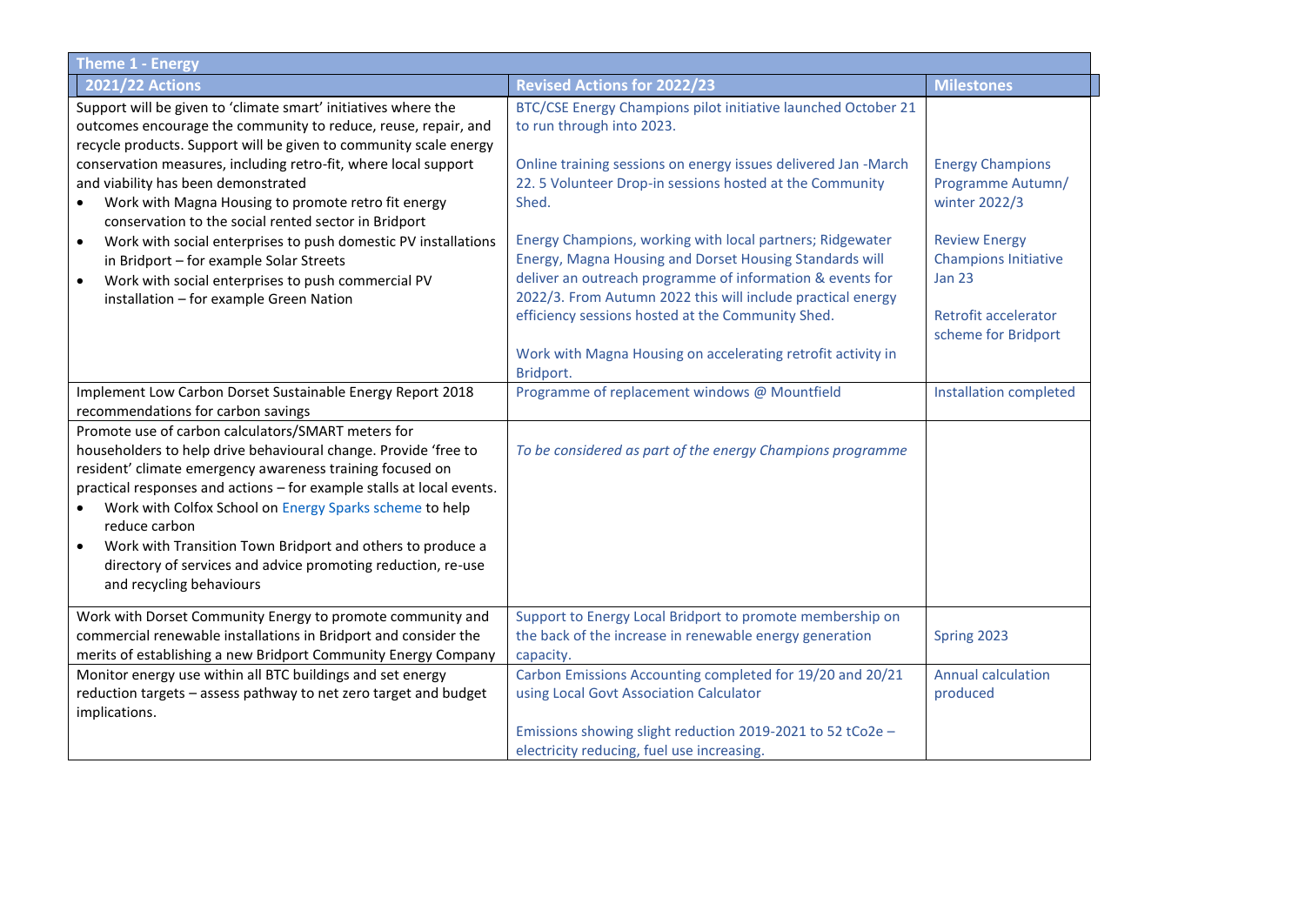| <b>Theme 2 - Transport</b>                                                                                                                                                                                                                                                                                                                                                                             |                                                                                                                                                                                 |  |  |  |
|--------------------------------------------------------------------------------------------------------------------------------------------------------------------------------------------------------------------------------------------------------------------------------------------------------------------------------------------------------------------------------------------------------|---------------------------------------------------------------------------------------------------------------------------------------------------------------------------------|--|--|--|
| <b>Revised Actions for 2022/23</b>                                                                                                                                                                                                                                                                                                                                                                     | <b>Milestones</b>                                                                                                                                                               |  |  |  |
| Access & Movement Study completed June 22<br>Additional Connections to Foundry Lea Report Sept 22<br>Documents submitted to Dorset Council with request to be                                                                                                                                                                                                                                          |                                                                                                                                                                                 |  |  |  |
| considered as part of Local Transport Plan Review.<br>Discussions with DC to push for option implementation/<br>testing/ funding bids.                                                                                                                                                                                                                                                                 | <b>DC</b> start<br>consultations on<br>selected changes                                                                                                                         |  |  |  |
| Car Club/ E-Bike questionnaire survey with Co-Cars. Promoted<br>to the Minerva Trust.                                                                                                                                                                                                                                                                                                                  | <b>Co-Cars Survey</b><br>Spring 2022                                                                                                                                            |  |  |  |
| Follow up actions with Co-Cars alongside Bridport Co-Housing<br>and Foundry Lea to develop a proposal for a pilot scheme.                                                                                                                                                                                                                                                                              | Car Club pilot<br>launched                                                                                                                                                      |  |  |  |
| Bus Back Better follow up?                                                                                                                                                                                                                                                                                                                                                                             |                                                                                                                                                                                 |  |  |  |
|                                                                                                                                                                                                                                                                                                                                                                                                        |                                                                                                                                                                                 |  |  |  |
|                                                                                                                                                                                                                                                                                                                                                                                                        | <b>Milestones</b>                                                                                                                                                               |  |  |  |
| Continue support tree planting initiatives through Bridport Tree<br>Group.<br>Continue to reduce frequency grass cutting in line with climate<br>smart management plans for land and verges.<br>Support campaigns by the new Bridport Bird Group on species<br>recovery - Dippers and Swifts.<br>Continue support of Local Food Festival and web based<br>information about climate adapted local food | <b>Number trees</b><br>planted since<br>declaring climate<br>emergency<br><b>Number</b><br>Dipper/Swift boxes<br>installed<br>Number of visits to<br>food festival/<br>websites |  |  |  |
|                                                                                                                                                                                                                                                                                                                                                                                                        | <b>Revised Actions for 2022/23</b><br>Continue to review management plans.                                                                                                      |  |  |  |